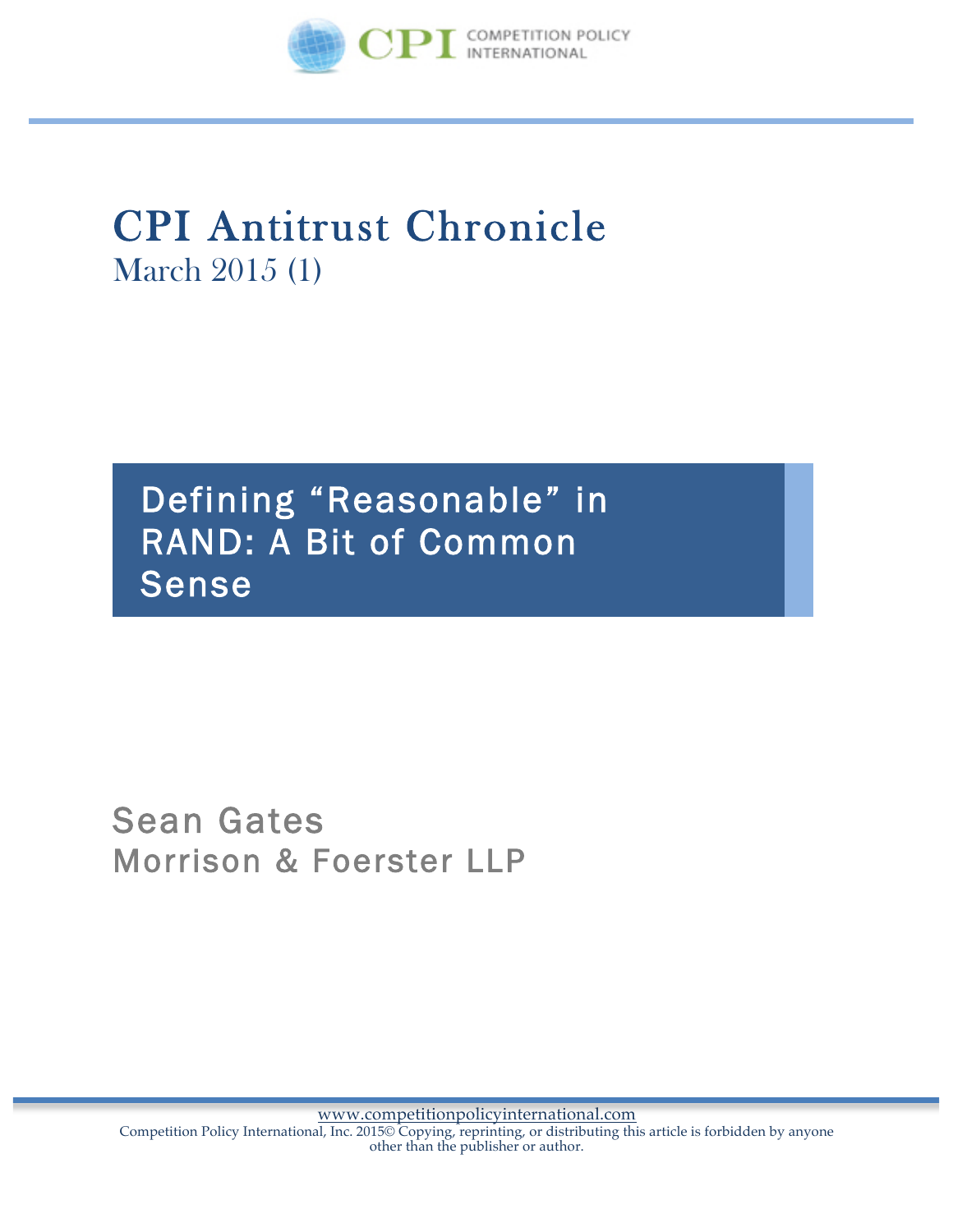## Defining "Reasonable" in RAND: A Bit of Common Sense

### Sean Gates<sup>1</sup>

#### I. INTRODUCTION

What is RAND? It's a simple question. Given the ubiquity of the term, one would think that the answer would be clear. After all, standard-setting organizations ("SSOs") around the world require patent holders to declare their standard-essential patents and commit to license on RAND terms. Competition law enforcement agencies have mandated RAND licensing in remedial orders. Courts have been asked to determine whether licensing offers are consistent with RAND. Yet after more than a decade of wrangling in legal disputes, antitrust enforcement investigations, and policy debates across the globe, the definition of RAND is still, to a large degree, an open and multifaceted question.<sup>2</sup>

One of the most hotly debated aspects of the question is: What is a "reasonable" royalty for a RAND-encumbered patent? The answer to this question is vital. Millions, perhaps billions, of royalty dollars ride on the answer. Moreover, whether a particular patent holder's licensing offers and licenses are "reasonable," and thus consistent with a RAND commitment, has implications for the ability to obtain injunctive relief, potential liability for breach of contract, and whether the patent holder's conduct violates competition law.

The debate over this issue is fierce.<sup>3</sup> It has recently focused on what standard-setting participants intended RAND to mean. The positions are starkly different, and weighing the divergent views is a complex and difficult task. Applying a little common sense, however, goes a long way to understanding this issue.

#### II. THE DEBATE: REASONABLE ROYALTIES AND THE PURPOSES OF RAND

What is a reasonable royalty turns, in part, on the purposes underlying the RAND commitment. Some say that the purposes of requiring RAND licensing are solely to (1) provide patent holders with sufficient compensation to ensure adequate incentives to invest in innovation and to contribute their patented technology to standards and (2) ensure that licenses are available to implementers of the standard. Noting that SSOs have not defined RAND in their intellectual property rights ("IPR") policies, advocates of this position insist that RAND terms were not intended to address supposedly "theoretical" concerns about patent holdup and royalty stacking. To use their term, RAND-encumbered patents are not "unique." These interests contend that standard-setting participants intended that reasonable royalties for RAND-encumbered patents

 $\overline{a}$ 

<sup>&</sup>lt;sup>1</sup> Partner, Morrison & Foerster LLP.

<sup>2</sup> *See, e.g.*, European Competitiveness and Sustainable Industrial Policy Consortium, *Patents and Standards: A modern framework for IPR-based standardization*, at 184-88 (2014).

<sup>&</sup>lt;sup>3</sup> Proponents on both sides of the aisle have vociferously promoted their views, flooding courts with amicus briefs, lobbying enforcement agencies, and stacking bar associations that may comment on the issues.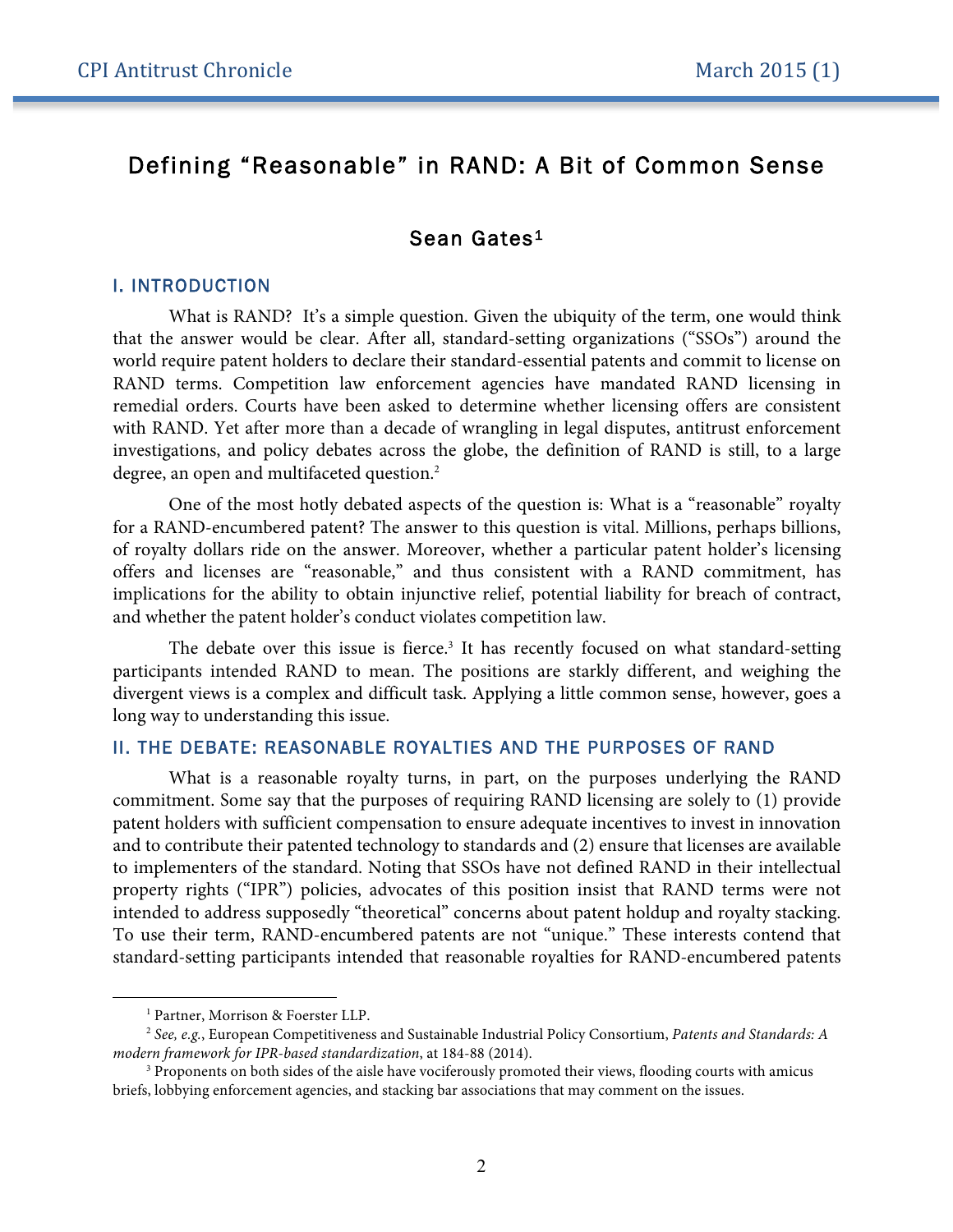be determined by standard, off-the-shelf, patent-law methodologies, such as the *Georgia-Pacific* factors<sup>4</sup> used by U.S. courts in patent infringement damages cases.<sup>5</sup>

Certain U.S. courts, however, have held that off-the-shelf methodologies are inappropriate. These courts have significantly modified the *Georgia-Pacific* factors based on findings that the purposes behind requiring RAND licensing are to "mitigate the risk of patent hold-up<sup>"6</sup> and "address the risk of royalty stacking,"<sup>7</sup> in addition to ensuring that "holders of valuable intellectual property will receive reasonable royalties on that property,"8 such that participants "have an appropriate incentive to invest in future development and to contribute their inventions to the standard-setting process."9

#### III. A FEW COMMON SENSE OBSERVATIONS

#### *A. Vague IPR Policies: We've Been There Before*

Part of the problem in defining RAND is that "there is a staggering lack of defining details" in the IPR policies.<sup>10</sup> "Without a clear policy, members form vaguely defined expectations as to what they believe the policy requires—whether the policy so requires or not."11 Proponents of off-the-shelf patent methodologies point to this lack of detail as proof that holdup and royalty stacking concerns should not affect the royalty analysis. According to these proponents, the offthe-shelf royalty damages methodology fills the gap; "reasonable," they say, is a term of art that means *Georgia-Pacific*. 12

The courts, however, have already dealt with the issue of whether patent holdup concerns underlie vague IPR policies in the context of disclosure rules. In fact, a district court reviewing the very policy that the Federal Circuit Court of Appeals deemed to have a staggering lack of detail held that a duty to disclose could nonetheless be based on a "clearly defined expectation" of standard-setting participants. The court held that a duty could be found based on (1) the expectations of individual members, (2) the behavior of members, (3) oral information shared at standard-setting meetings, (4) customs of the industry, and (5) the purpose of the SSO. 13

<sup>11</sup> *Id.*

 $\overline{a}$ 

<sup>4</sup> *See Georgia-Pacific Corp. v. United States Plywood Corp.*, 318 F. Supp. 1116 (S.D.N.Y. 1970), *mod. and aff'd*, 446 F.2d 295 (2d Cir. 1971).

<sup>5</sup> *See, e.g.*, Br. of *Amicus Curiae* American Intellectual Property Law Association in Support of Neither Party, *Microsoft Corp. v. Motorola, Inc.*, No. 14-35393 (9th Cir. filed Sept. 22, 2014). 6 *Microsoft v. Motorola*, 2013 WL 2111217, at \*12 (W.D. Wash. Apr. 25, 2013) (involving ITU, ISO/IEC, and

IEEE policies) *see also In re* Innovatio IP Ventures, 2013 WL 5593609, at \*9 (N.D. Ill. Oct. 3, 2013) (IEEE policy; "one of the primary purposes of the RAND commitment is to avoid patent hold-up").

<sup>7</sup> *Microsoft*, 2013 WL 2111217, at \*12; *Innovatio*, 2013 WL 5593609, at \*9. 8 *Microsoft*, 2013 WL 2111217, at \*12.

<sup>9</sup> *Innovatio*, 2013 WL 5593609, at \*9.

<sup>10</sup> *Rambus Inc. v. Infineon Technologies AG*, 318 F.3d 1081, 1102 (Fed. Cir. 2003). *Rambus* involved disclosure duties, but the same comment applies to RAND.

<sup>&</sup>lt;sup>12</sup> Proponents of this view do not explain why participants in ex-U.S. standard-setting organizations, such as the ITU, would assume that "reasonable" refers to U.S. patent law on damages.

<sup>13</sup> *Hynix Semiconductor Inc. v. Rambus Inc.*, 2008 WL 2951341, at \*2 (N.D. Cal. July 24, 2008).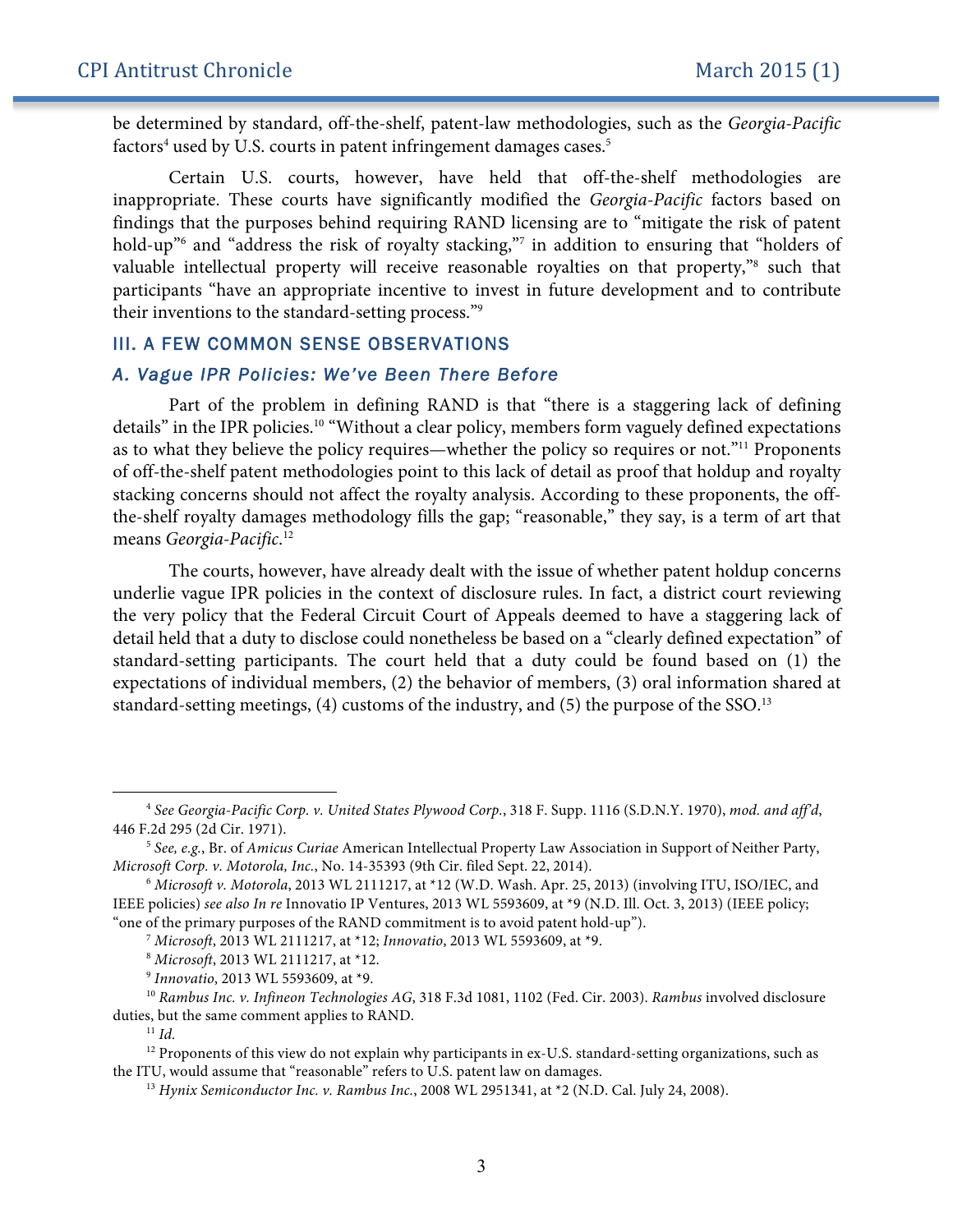Similarly, in another case involving "the consequence of silence in the face of a duty to disclose patents in a standard-setting organization,"<sup>14</sup> the Federal Circuit found such a duty despite a district court finding that the relevant IPR policies provided "no express requirement to disclose patents unless a member submits a technical proposal."15 The Federal Circuit, however, went beyond the specific language of the IPR policies, noting, "to avoid 'patent hold-up' many SSOs require participants to disclose and/or give up IPR covering a standard."<sup>16</sup> The court emphasized that even if the written IPR policies did not clearly impose duty to disclose, the language of the IPR policies, coupled with evidence of participant understanding of the IPR policies, demonstrated a duty to disclose.17

With regard to the purpose of RAND commitments, the courts also have not been deterred by the lack of definition in the written IPR policies. The Third Circuit Court of Appeals, for instance, concluded that holdup concerns plainly animate RAND-commitment requirements: "To guard against anticompetitive patent hold-up, most SDOs require firms supplying essential technologies for inclusion in a prospective standard to commit to licensing their technologies on FRAND terms."18 More recently, the Federal Circuit unequivocally associated RAND licensing requirements with holdup and stacking concerns:

SEPs [(standard-essential patents)] pose two potential problems that could inhibit widespread adoption of the standard: patent hold-up and royalty stacking. Patent hold-up exists when the holder of a SEP demands excessive royalties after companies are locked into using a standard. Royalty stacking can arise when a standard implicates numerous patents, perhaps hundreds, if not thousands. If companies are forced to pay royalties to all SEP holders, the royalties will "stack" on top of each other and may become excessive in the aggregate. To help alleviate these potential concerns, SDOs often seek assurances from patent owners before publishing the standard. IEEE, for example, asks SEP owners to pledge that they will grant licenses to an unrestricted number of applicants on "reasonable, and nondiscriminatory" ("RAND") terms.<sup>19</sup>

Given this history, the lack of defining detail in standard-setting organization IPR policies cannot support the use of off-the-shelf methodologies that do not account for patent holdup and royalty stacking concerns.

#### *B. Common Sense and Defining "Reasonable" in RAND*

Insisting that RAND commitments are intended solely to ensure adequate compensation to patent holders and licenses available to all, proponents of the off-the-shelf *Georgia-Pacific* methodology claim that holdup and stacking concerns are inconsistent with these purposes. Despite the repeated findings of the courts, these proponents contend that there is no evidence standard-setting participants intended RAND commitments to address these concerns. The implication of this position is that standard-setting participants—patent holders, implementers,

 $\overline{a}$ 

<sup>14</sup> *Qualcomm Inc. v. Broadcom Corp.*, 548 F.3d 1004, 1008 (Fed. Cir. 2008).

<sup>15</sup> *Qualcomm Inc. v. Broadcom Corp.*, No. 05-CV-1958, U.S. Dist. LEXIS 28211, at \*34 (S.D. Cal. Mar. 21, 2007). <sup>16</sup> 548 F.3d at 1011.

<sup>17</sup> *Id.* at 1015-16.

<sup>18</sup> *Broadcom Corp. v. Qualcomm Inc.*, 501 F.3d 297, 313 (3d Cir. 2007).

<sup>19</sup> *Ericsson, Inc. v. D-Link Sys., Inc.*, 773 F.3d 1201, 1209 (Fed. Cir. 2014).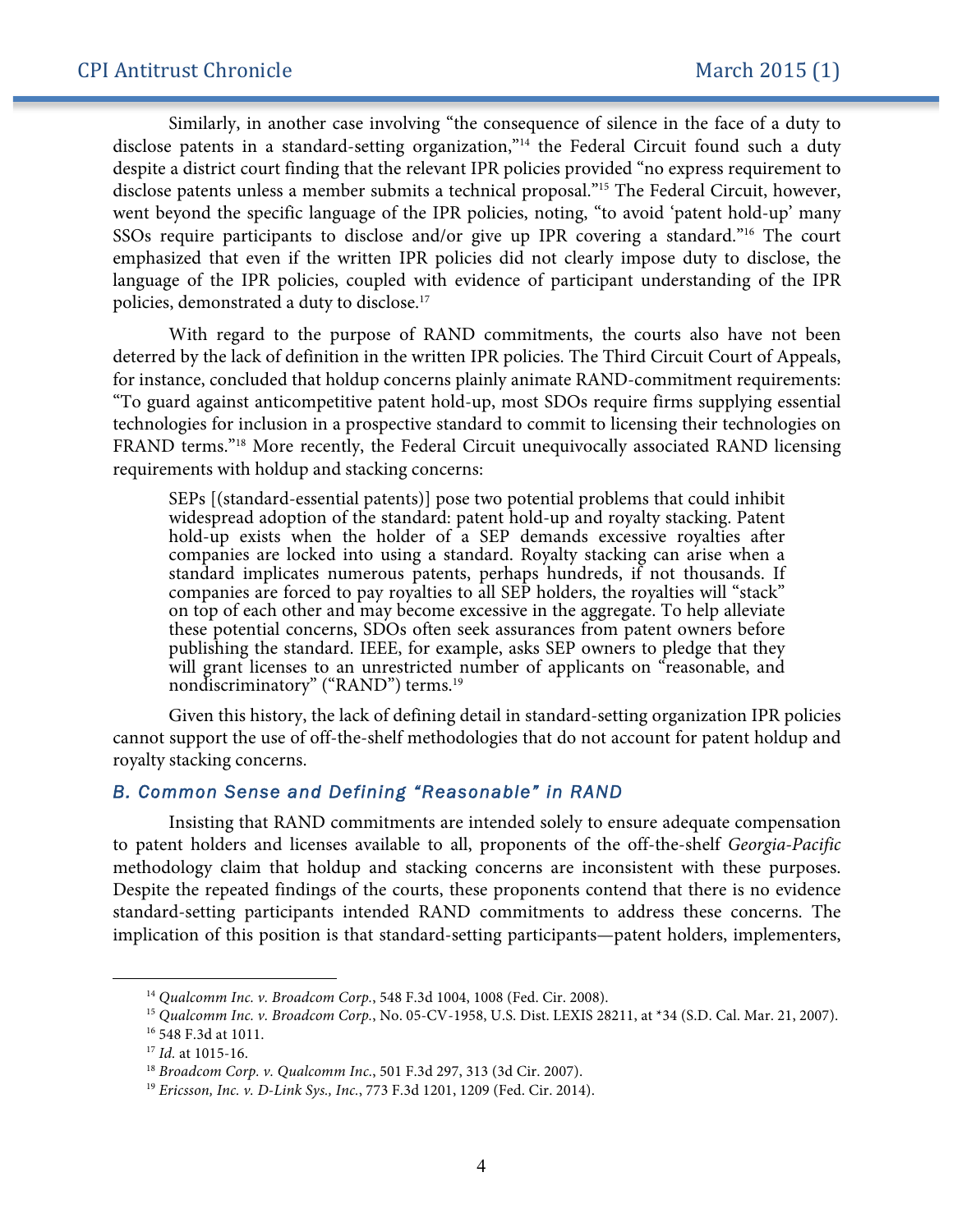$\overline{a}$ 

and users—agree that "reasonable" in RAND is intended entirely to protect the interests of patent holders, ignoring the interests of others.

This view results in "reasonable" being a one-way street. It assumes that standard-setting participants expect a RAND commitment to place no upper constraint on the royalties they would be charged by patent holders different from the constraints of a royalty damages analysis under *Georgia-Pacific*. Besides making the "reasonable" in RAND superfluous, the one-way nature of this result runs counter to common sense.

#### 1. Rational Licensees Avoid Buying a Pig in a Poke

Common sense says that licensees wouldn't agree to a methodology that allows for patent holdup. RAND commitments are given during the development, or at the time of adoption, of the relevant standard, i.e., generally before implementers have made standard-specific investments. But implementers do not commonly seek licenses from holders of patents that make RAND commitments at that time. Instead, as is well understood, standard-setting participants essentially agree to negotiate at a later time subject to the RAND commitment.

If the requirement of RAND licensing does not address patent holdup concerns, implementers have bought a pig in a poke. The *Georgia-Pacific* methodology posits a hypothetical negotiation at the time infringement began (rather than at the time the technology is adopted into the standard or the time of the RAND commitment).<sup>20</sup> If implementers have agreed to this methodology, they have set themselves up to be exploited.<sup>21</sup> If this is true, standardsetting participants have essentially opted "for RAND in order to randomly and artificially increase each patent holder's ultimate leverage."<sup>22</sup> Common sense tells us that licensors are not so irrational.

#### 2. Real-World Negotiators Don't Assume Validity and Infringement

Common sense also says that participants would not agree to assume validity and infringement when negotiating a license pursuant to a RAND commitment. *Georgia-Pacific* posits a hypothetical negotiation between a willing licensee and a willing licensor who both assume the patent to be valid and infringed. <sup>23</sup> This assumption makes sense in the context of a damages analysis, which occurs after a finding of validity and infringement.

<sup>&</sup>lt;sup>20</sup> *See, e.g., Uniloc USA, Inc. v. Microsoft Corp.*, 632 F.3d 1292, 1312 (Fed. Cir. 2011).<br><sup>21</sup> The "basic economics of patent holdup in the standard-setting context are well understood." AM. BAR Ass'N, HANDBOOK ON ANTITRUST ASPECT OF STANDARD SETTING 100 (2d ed. 2011). After implementers have taken steps to produce standard-compliant products, patent holders are able to take advantage of specific investments and switching costs to demand royalties higher than could have been obtained before the adoption of the particular technology and the implementation of the standard. *See, e.g.*, Carl Shapiro, *Injunctions, Hold-Up, and Patent Royalties*, 12 AM. L. & ECON. REV. 280, 286-301 (2010). Holdup is not limited, as some would have it, to situations in which implementers are *denied access* to necessary patents.

<sup>22</sup> Doug Lichtman, *Understanding the RAND Commitment*, 47 HOUS. L. REV. 1023, 1033 (2010); *see also* Thomas F. Cotter, *Comparative Law and Economics of Standard-Essential Patents and FRAND Royalties*, 22 TEX. INTELL. PROP. L.J. 311, 358 (2014) ("Using the date of infringement in this context therefore is likely to exacerbate the risk of patent holdup.").

<sup>23</sup> *See, e.g.*, *Lucent Technologies, Inc. v. Gateway, Inc.*, 580 F.3d 1301, 1324 (Fed. Cir. 2009).